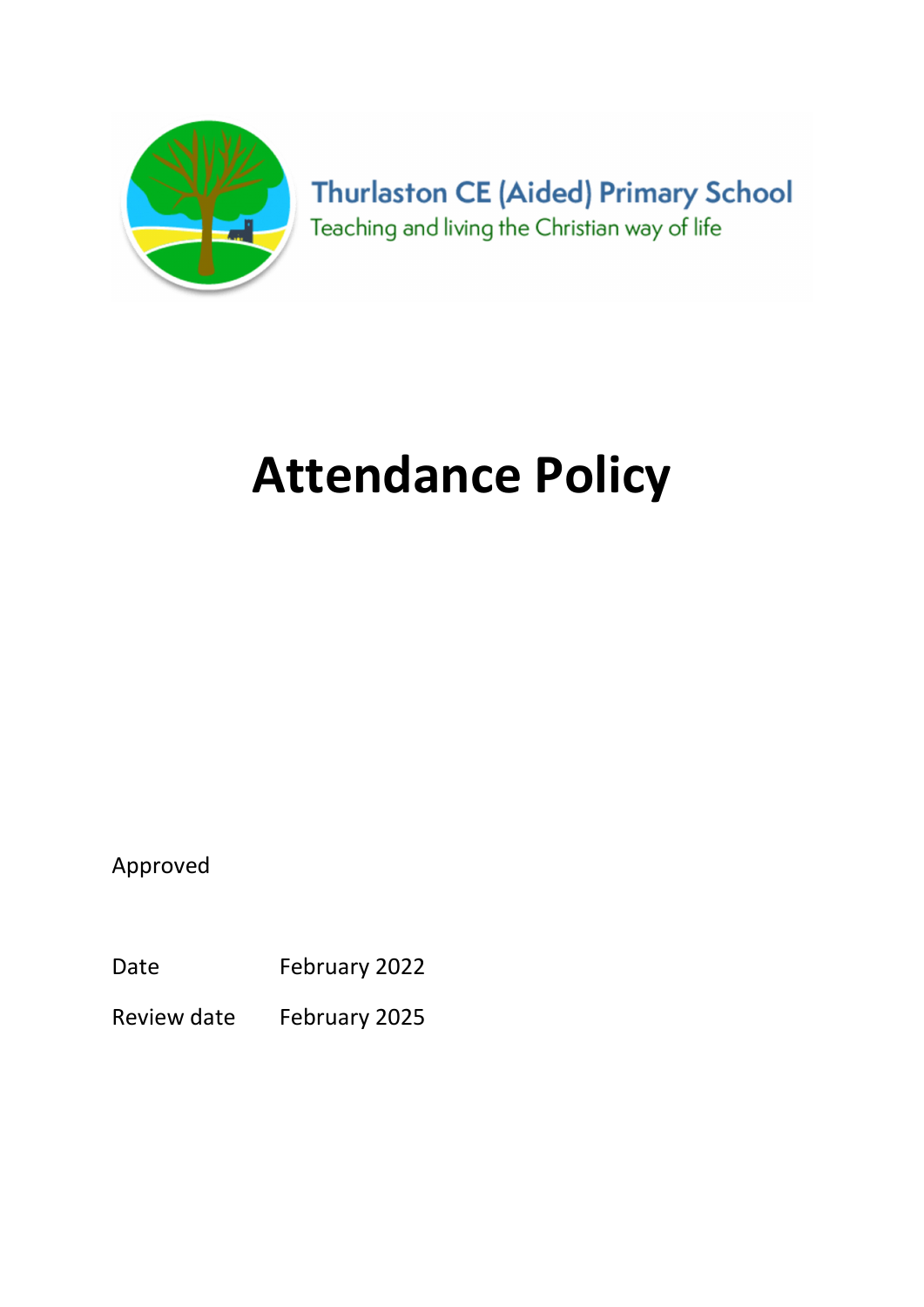# Attendance Policy

Regular attendance at school is crucial in ensuring that pupils fulfil their potential and as such school strongly encourages regular attendance and good punctuality. School presents children with 100% certificates each term and each year.

## Attendance

Legislation does not permit for absences from school to be granted except in exceptional circumstances; for illness and medical appointments and for attendance at other educational establishments. To assist parents in booking holidays the school publishes its holiday pattern each summer for the coming year. Term dates are regularly printed in the weekly newsletters.

Children should usually be in school unless they are ill. If a child has diarrhoea or vomiting they should be absent from school until they have had a full 24 hours clear of any instance. Other illness may require different lengths of time off school. School holds a poster in the office detailing the expected times off school for each illness. Please ring the school before start of school on the first day of absence and then every other day until return to school.

If a child has a medical appointment, please inform the school in writing in advance of the appointment. If it is an urgent appointment then the school may be informed by telephone.

If it is known a child is going to be absent an Absence Request Form should be completed with as much detail as possible so that a decision about whether the circumstance is exceptional can be made. If it is agreed the circumstance is exceptional a letter will be sent granting authorised absence. If it is refused a standard letter will be sent declining the absence and informing parents of the consequences including the potential for a fixed penalty fine.

Children with a number of unauthorised absences (consecutive or spread throughout the year) may be referred to the LA who may consider issuing a fixed penalty fine.

#### Punctuality

Children who arrive late at school disrupt not only their own learning but also the learning of others.

Children are expected to arrive at school on time and ready to learn. The school day starts at 8:45am with registers being taken at 8:55am. Children should be in their class and ready to work at registration time. Children who arrive after 8:55am need to enter school by the school office. A record of the time of arrival is kept at the office and is monitored.

Children who arrive late are marked in the registers as late. A child who arrives after the registers have closed is classed as arriving Late after Registers Close which is counted as an unauthorised absence for that session.

#### End of day

The school day ends at 3:15pm and parents should arrive on time to collect their child. If a child is not collected by 3:25pm the child will be taken to the office and the parent will be telephoned to ask them to collect their child immediately. If a parent is going to arrive late for an unforeseen